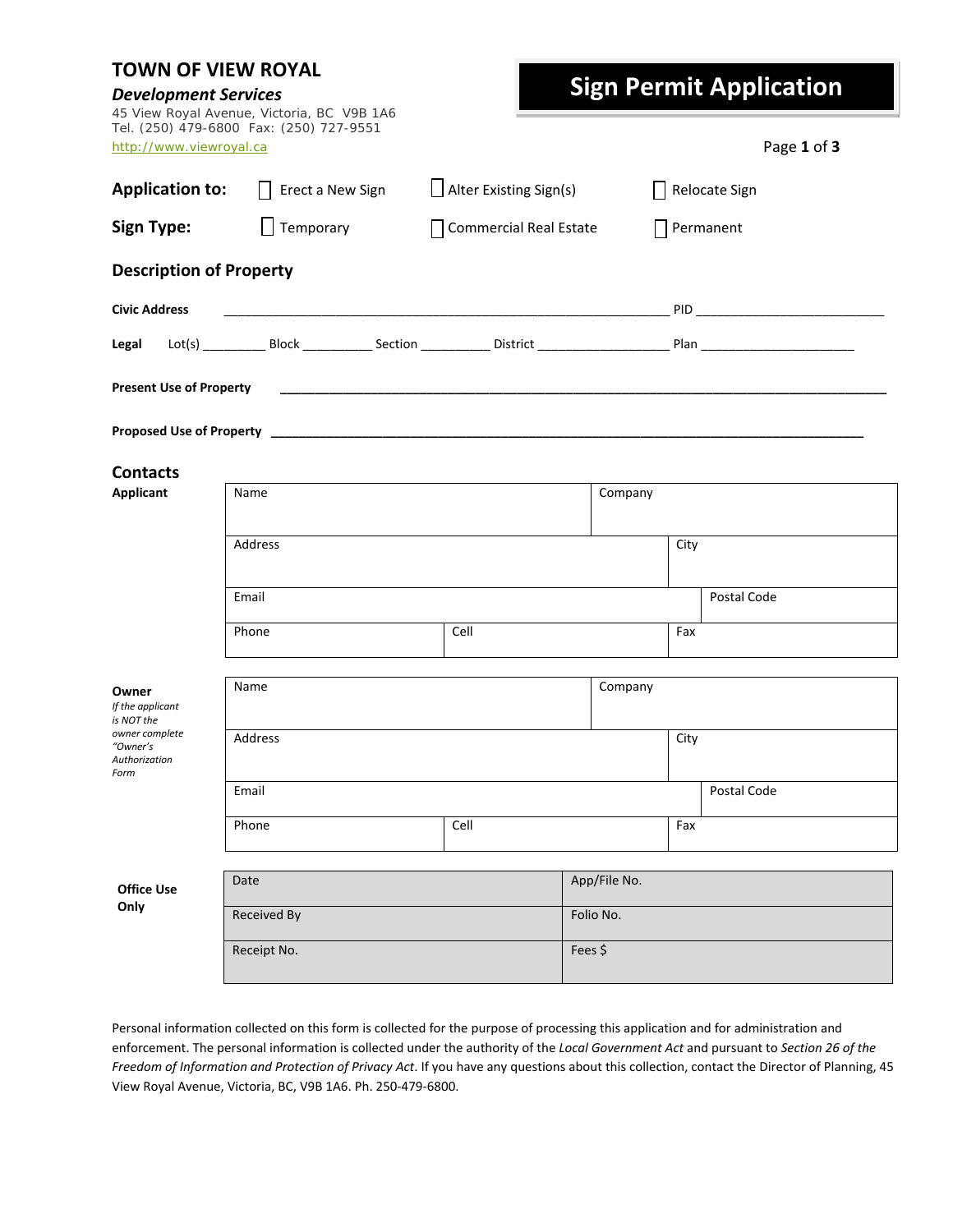*Development Services* 45 View Royal Avenue, Victoria, BC V9B 1A6 Tel. (250) 479-6800 Fax: (250) 727-9551 http://www.viewroyal.ca Page **2** of **3**

## **Sign Permit Application**

## Description of Proposed Sign(s)

Number or signs:

(If more than one sign is being applied for, attach additional information forms as necessary.)

| Illumination Details (if applicable): example and all the set of the set of the set of the set of the set of the set of the set of the set of the set of the set of the set of the set of the set of the set of the set of the |  |
|--------------------------------------------------------------------------------------------------------------------------------------------------------------------------------------------------------------------------------|--|
|                                                                                                                                                                                                                                |  |

## Application Requirements

## *A complete sign permit application contains:*

- $\Box$  A complete application form
- $\square$  Dimensioned site and/or building plans showing (where applicable):
	- o The location of the sign in relation to the boundaries of the site;
	- o The location of the sign in relation to the face of the building, in front of which or above which the sign is to be erected;
	- o Where the sign is to be attached to a building; or
	- $\circ$  The dimensions of the wall or canopy surface of the building to which it is to be attached.

 $\square$  Dimensioned sign drawing showing (where applicable):

- o Colours and materials to be used;
- o The message content of all copy areas; and
- o Structural details of how the sign is to be secured to a building or ground.
- Application Fees (*Please contact Development Services to determine the total fees for your application*). The appropriate fees must be submitted at the time of application.

Temporary Sign ‐ \$550.00 / sign Commercial Real Estate Sign ‐\$250.00/sign Renewal for Temporary Sign ‐ \$50.00) Permanent Sign - \$250.00 / sign